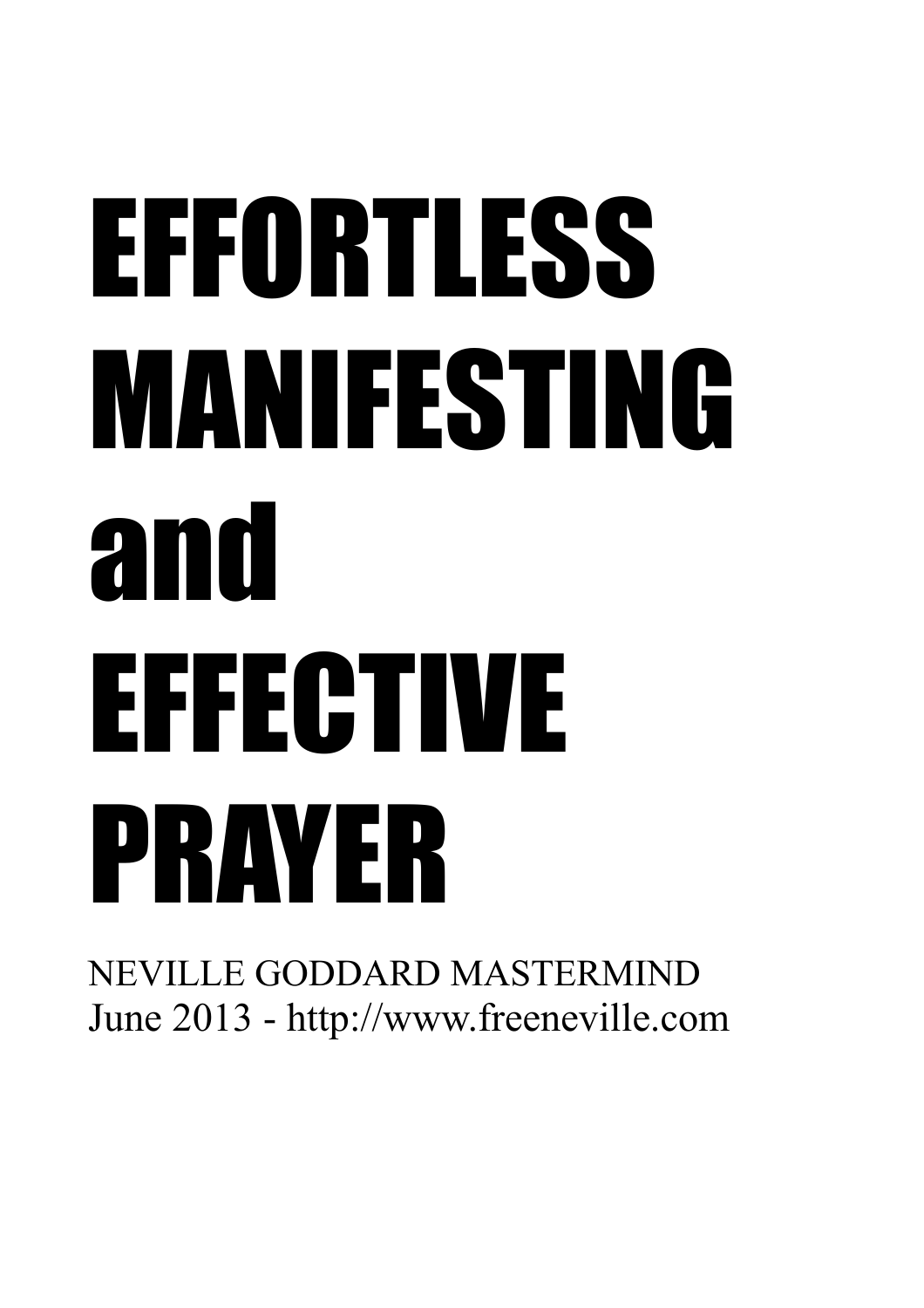If you have felt stress or struggle around your sessions...

The first thing to notice is:

### *Are you obsessed ABOUT an outcome?*

Or are you ABSORBED BY the STATE of the wish fulfilled?

Effective prayer is an act of acceptance and involves you being absorbed.

**ACTION POINT**: When you notice force, strain or obsession STOP.

**ACTION POINT:** Stop and do a session with only one thing in mind – FEEL YOUR IDEAL AS REAL.

Don't do your sessions to force something to happen. Do them to simply "feel it real". Feeling it real, will draw what you REALLY want, into your life – often in a way that you could never figure out rationally.

**SECTION 2: IDOLATRY** – Making something / someone / some condition "out there" your source for "happiness", "love", "peace" etc. Idolatry puts your power outside of you. Idolatry puts pressure on the other people involved.

Example: A relationship with "her" - will make me feel loved. (And a lack of relationship with her, leaves me unloved.) CURE: Feel LOVED in your sessions. That will expand into you feeling loved and loving in your life. That will INVITE "her" or someone better – into your life – because you won't be making them a false God – that you think you need – to feel loved. Because you have learned by experience – you are love. And you have learned through experience, that your imagination helps you access that directly.

## **SEPARATE FROM GOD OR ONENESS?**

If you have any hidden or obvious need to defend you are separate from God, you are limiting your power, because you are limiting you.

You are one with "what is", and what is  $-$  is God.

**ACTION STEPS:** Abandon your history. Your history is a great way to justify that you can't possibly be one with / or a part of God. Think of it this way, as one is waking up, falling asleep again, waking back up – often we forget "what we are" and make decisions in desperation. Once you bury them and don't look back (the lessons of Lot's wife) you will awaken more and more to what you are – the one ness that is.

**ACTION STEPS:** Abandon your "self concept" and your concept of God. Neville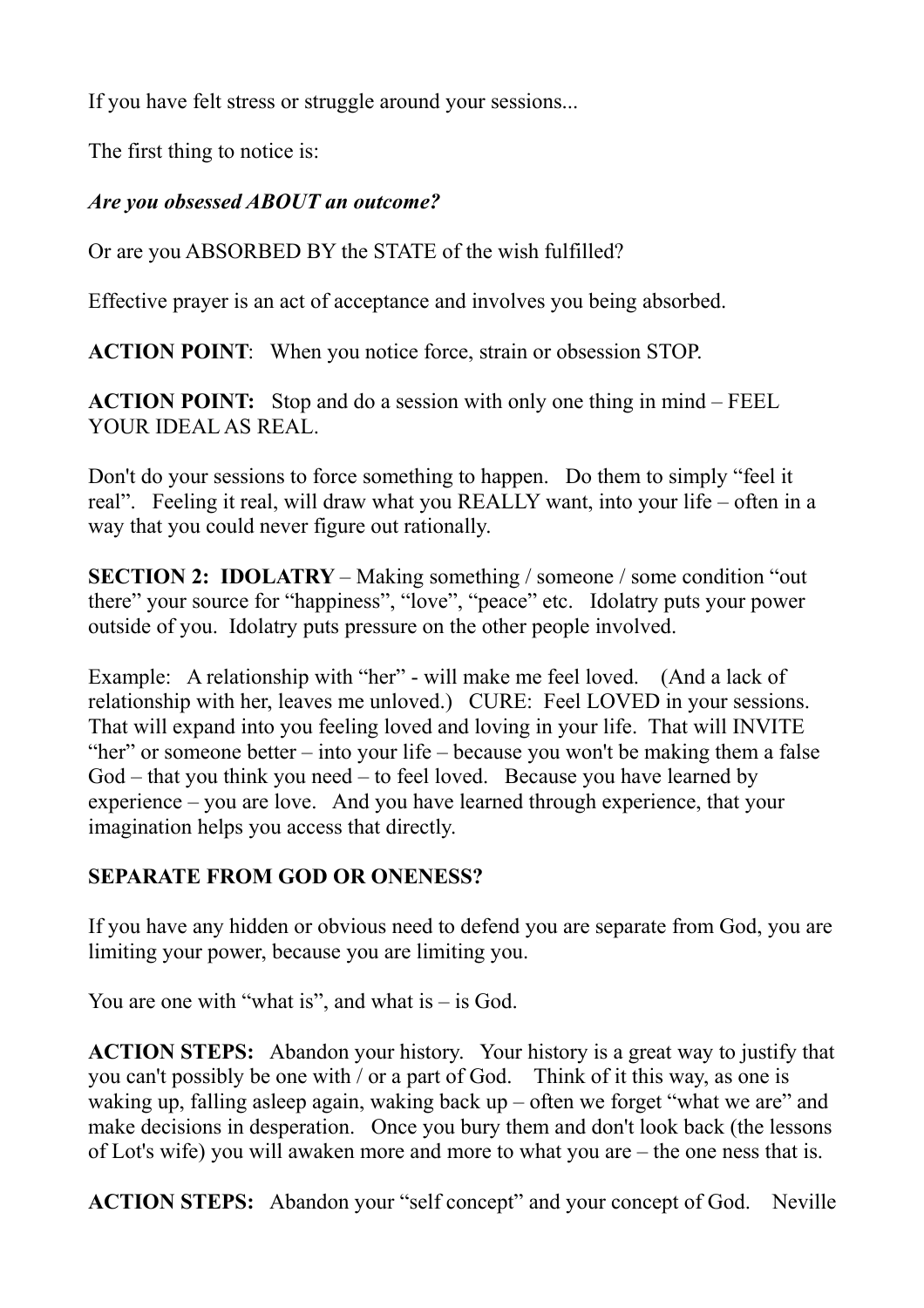teaches to abandon your limited self concepts, and adopt more noble ones. As you do this, you will find that your life changes in amazing ways – because you are no longer limited by your self concept.

NOTE: Your self concept is not what you "think" about you, it is what you FEEL about you. This is why doing your sessions just to feel that "ideal you" (the teacher) are such a gift of love to you.

## **SECTION 3: WHAT IS IT THAT YOU REALLY WANT?**

What I wanted – was to teach and train full time.

When I focused on my sessions being "40 hours a week" from people that come to me locally (in Pennsylvania) and regionally – life was tough. My sessions felt forced and were draining.

The difference between the STATE of the wish fulfilled and "the wish".

The "wish" was to have a full time income from teaching what I love.

The STATE of the wish fulfilled was "the teacher".

After I started focusing on "the teacher" instead of "the teaching schedule and income", the inspiration to teach with video and audio products popped in. I started selling lessons online, and through the sales of thousands of videos and audios – started developing a following – that did lots of phone training (for the mind and spirit stuff) and in person training as well.

TAKE AWAY: I had to stop making "the full time in person training / teaching schedule" my false God – that would make me feel good as a teacher. I shifted into feelling "I am the teacher" - rose up to that – had the inspiration – started sharing online. And that is what brought me clients from around the world – and moved me around the world.

# **TWO MEGA STATES – LOVED AND INVESTOR**

What you want isn't a relationship with "her". What you really want is the experience of the state of "love" or "loved" or "lovely". When you can generate / access that with your sessions – you will invite "her" into your world so much more easily and effectively. Enjoy doing your sessions to feel "love", knowing that they invite people into your life to share it with. Any time you take the time to do a session – you are loving – you.

What you really want in life is "wealth". Wealth occurs when you are a "wealth". creator" or "investor". Any time you do a session you are investing in your